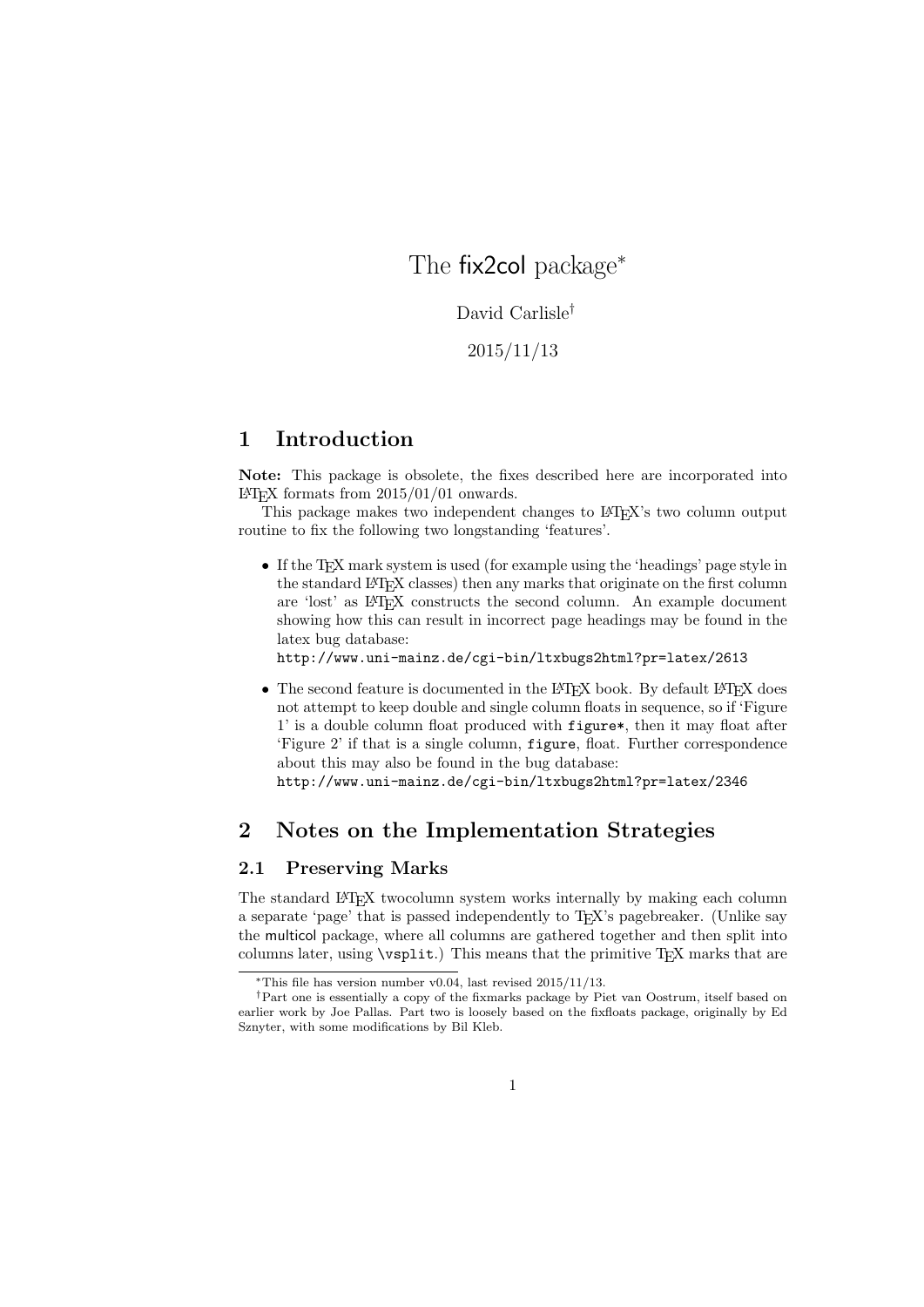normally used for header information, are globally reset after the first column. By default LATEX does nothing about this. A good solution is provided by Piet van Oostrum (building on earlier work of Joe Pallas) in his fixmarks package.

After the first column box has been collected the mark information for that box is saved, so that any \firstmark can be 'artificially' used to set the pagelevel marks after the second column has been collected. (The second column \firstmark is not normally required.) Unfortunately TEX does not provide a direct way of knowing if any marks are in the page, \firstmark always has a value from previous pages, even if there is no mark in this page. The solution is to make a copy of the box and then \vsplit it so that any marks show up as \splitfirstmark.

The use of \vsplit does mean that the output routine will globally change the value of \splitfirstmark and \splitbotmark. The fixmarks package goes to some trouble to save and restore these values so that the output routine does not change the values. This part of fixmarks is not copied here as it is quite costly (having to be run on every page) and there is no reason why anyone writing code using \vsplit should allow the output routine to be triggered before the split marks have been accessed.

#### 2.2 Preserving Float Order

The standard output routine maintains two lists of floats that have been 'deferred' for later consideration. One list for single column floats, and one for double column floats (which are always immediately put onto their deferred list). This mechanism means that LATEX 'knows' which type of float is contained in each box by the list that it is processing, but having two lists means that there is no mechanism for preserving the order between the floats in each list.

The solution to this problem consists of two small changes to the output routine.

Firstly, abandon the 'double column float list' **\@dbldeferlist** and change every command where it is used so that instead the same \@deferlist is used as for single column floats. That one change ensures that double and single column floats stay in the same sequence, but as LATEX no longer 'knows' whether a float is double or single column, it will happily insert a double float into a single column, overprinting the other column, or the margin.

The second change is to provide an alternative mechanism for recording the two column floats. LATEX already has a compact mechanism for recording float information, an integer count register assigned to each float records information about the 'type' of float 'figure', 'table' and the position information 'htp' etc.

The type information is stored in the 'high' bits, one bit position (above '32') allocated to each float type. The 'low' bits store information about the allowed positions, one bit each allocated for  $h \, t \, b \, p$ . In the LAT<sub>E</sub>X2.09 system, the bit corresponding to '16' formed a 'boundary' between these two sets of information, and it was never actually used by the system. Ed Sznyter's fixfloats package not unreasonably used this position to store the double column information, setting the bit for double column floats. Then at each point in the output routine at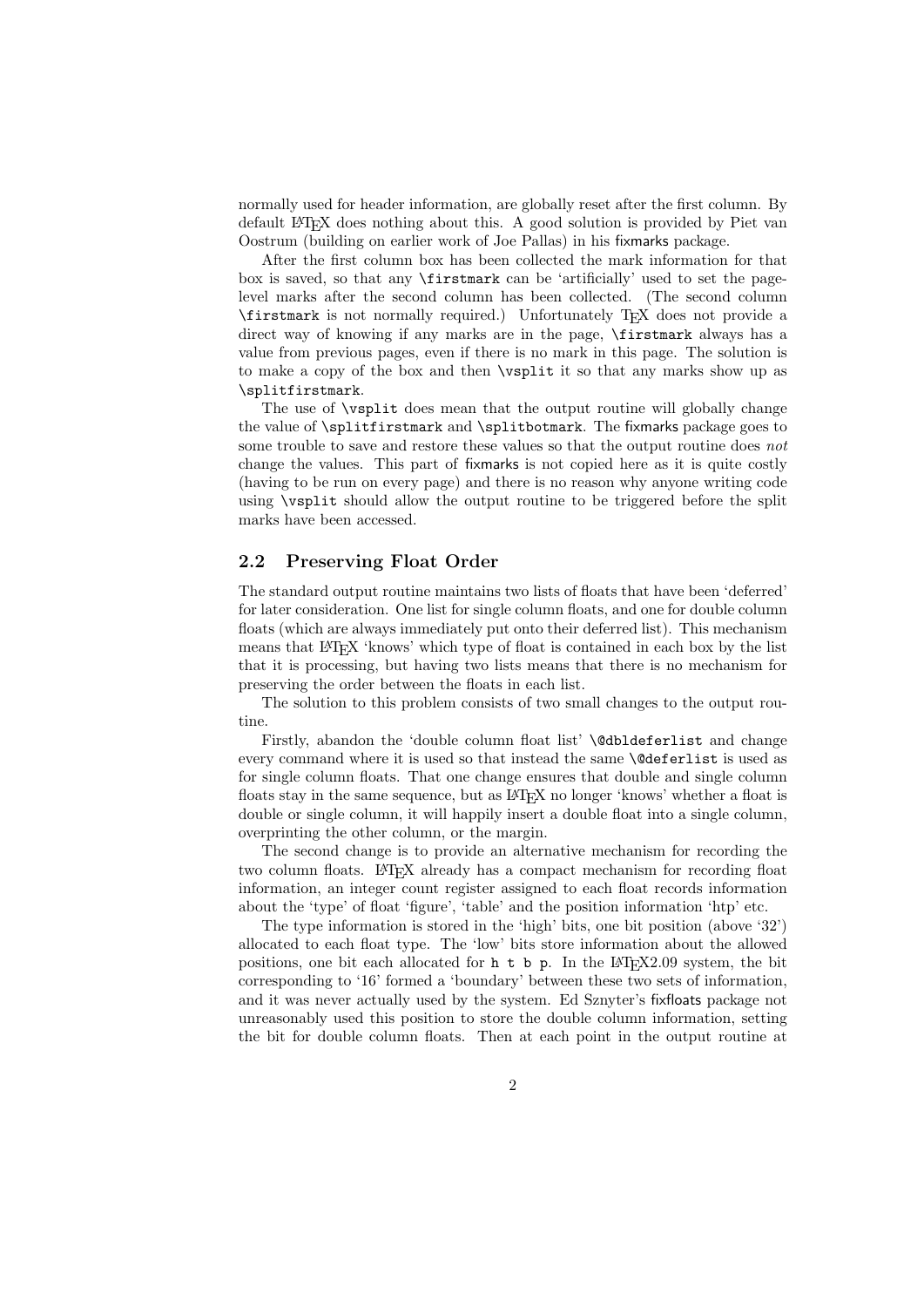which a float is committed to a certain region, an additional check must be made to check that the float is (or is not) double column. If it spans the wrong number of columns it is deferred rather than being added.

Unfortunately the bit '16' is not available in  $\mathbb{H}\mathbb{F}\times\mathbb{Z}_{\varepsilon}$ . It is used to encode the extra float position possibility '!' that was added in that system. It would be possible to use position '32' and to move the flags for 'table', 'figure',... up one position, to start at 64, but this would mean that in principle one less float type would be supported, and more importantly is likely to break any other packages that assume anything about the output routine internals. So here I instead use another mechanism for flagging double column floats: By default all floats have depth 0pt. This package arranges that double column ones have depth 1sp. This information may then be used in the same manner as in the fixfloats package, to defer any floats that are not of the correct column spanning type.

Use of the package showed that one also has to change the way IATEX handles star-form floats: if they are immediately deferred (as done normally) certain situations can still result in the float sequence getting out of order. This happens when a floats are placed in the middle of a paragraph. In that case the wide float is deferred immediately while a column wide float early on in the same paragraph might not be handled until the end of the paragraph when it is finally seen by the output routine. Since by that time the wide float is already on the \@deferlist the column float will also end up there (which is not only incorrect because it may have fitted onto the page but also because it is then placed at the end of this list). Version v0.03 now fixes this problem.

### 3 Implementation

1 (\*package)

#### 3.1 Do nothing on current releases

```
2 \@ifl@t@r\fmtversion{2014/12/31}
3 {\PackageWarningNoLine{fix2col}{Obsolete package: ignored}\endinput}
4 {}
```
### 3.2 Preserving Marks

This is just a change to the single command \@outputdblcol so that it saves mark information for the first column and restores it in the second column.

```
5 \def\@outputdblcol{%
```
6 \if@firstcolumn

```
7 \global\@firstcolumnfalse
```
Save the left column

```
\global\setbox\@leftcolumn\copy\@outputbox
```
Remember the marks from the first column

- 9 \splitmaxdepth\maxdimen
- 10 \vbadness\maxdimen
- 11 \setbox\@outputbox\vsplit\@outputbox to\maxdimen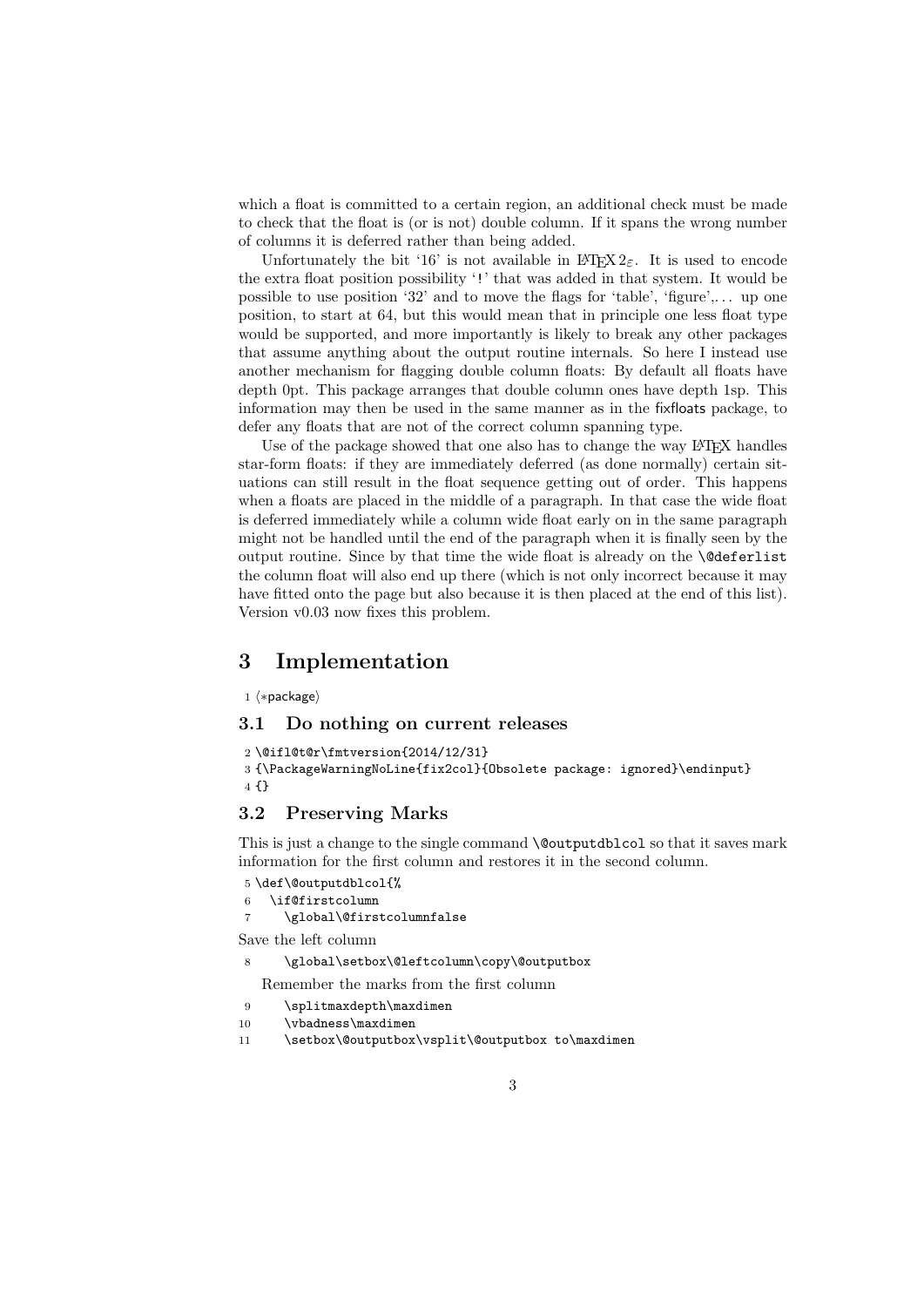One minor difference from the current fixmarks, pass the marks through a token register to stop any # tokens causing an error in a \def.

- 12 \toks@\expandafter{\topmark}%
- 13 \xdef\@firstcoltopmark{\the\toks@}%
- 14 \toks@\expandafter{\splitfirstmark}%
- 15 \xdef\@firstcolfirstmark{\the\toks@}%

This test does not work if truly empty marks have been inserted, but LATEX marks should always have (at least) two brace groups. (Except before the first mark is used, when the marks are empty, but that is OK here.)

```
16 \ifx\@firstcolfirstmark\@empty
17 \global\let\@setmarks\relax
18 \else
19 \gdef\@setmarks{%
20 \let\firstmark\@firstcolfirstmark
21 \let\topmark\@firstcoltopmark}%
22 \times 1End of change
23 \else
24 \global\@firstcolumntrue
25 \setbox\@outputbox\vbox{%
26 \hb@xt@\textwidth{%
27 \hb@xt@\columnwidth{\box\@leftcolumn \hss}%
28 \hfil
29 \vrule \@width\columnseprule
30 \quad \text{hfil}31 \hb@xt@\columnwidth{\box\@outputbox \hss}}}%
32 \@combinedblfloats
Override current first and top with those of first column if necessary
33 \@setmarks
End of change
34 \@outputpage
```

```
35 \begingroup
36 \@dblfloatplacement
37 \@startdblcolumn
38 \@whilesw\if@fcolmade \fi{\@outputpage\@startdblcolumn}%
39 \endgroup
40 \fi}
```
### 3.3 Preserving Float Order

Changes \@dbldeferlist to \@deferlist are not explicitly noted but are flagged by blank comment lines around the changed line.

```
41 \def\end@dblfloat{%
```

```
42 \if@twocolumn
```
43 \@endfloatbox

- 44 \ifnum\@floatpenalty <\z@
- 45 \@largefloatcheck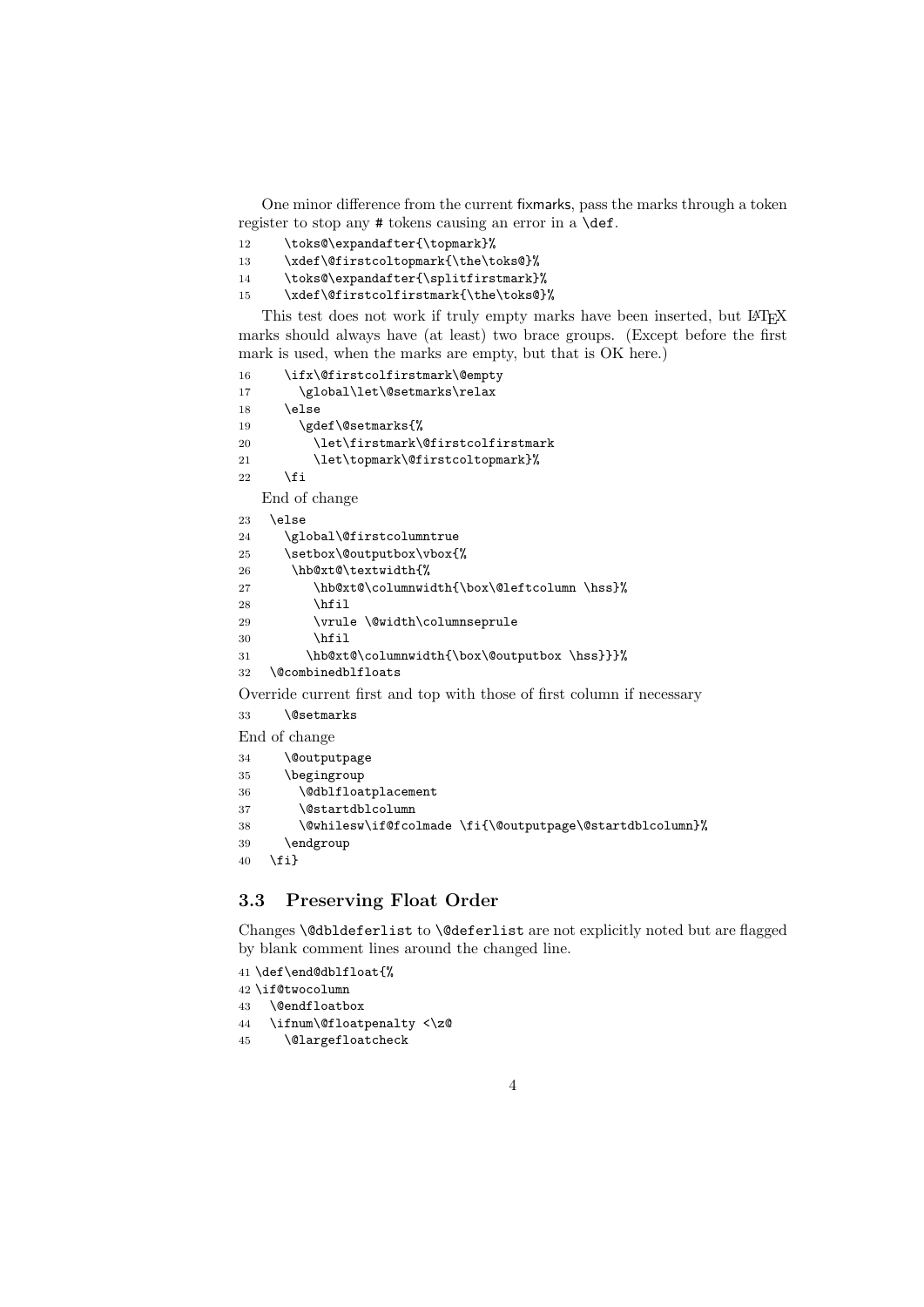Force the depth of two column float boxes.

```
46 \global\dp\@currbox1sp %
```
Next line assumes that first token of \end@float is \@endfloatbox so we gobble that.

47% \@cons\@deferlist\@currbox \expandafter\@gobble\end@float \@Esphack is then added by \@endfloat above.

 $\mathbf{f}$  % \ifnum \@floatpenalty =-\@Mii \@Esphack\fi \else \end@float  $\overline{53}$ }

Test if the float box has the wrong width. (Actually as noted above the test is for a conventional depth setting rather than for the width of the float).

 \def\@testwrongwidth #1{% \ifdim\dp#1=\f@depth \else \global\@testtrue \fi}

Normally looking for single column floats, which have zero depth.

```
60 \let\f@depth\z@
```
but when making two column float area, look for floats with 1sp depth.

- \def\@dblfloatplacement{\global\@dbltopnum\c@dbltopnumber
- \global\@dbltoproom \dbltopfraction\@colht
- \@textmin \@colht
- \advance \@textmin -\@dbltoproom
- \@fpmin \dblfloatpagefraction\textheight
- \@fptop \@dblfptop
- \@fpsep \@dblfpsep
- \@fpbot \@dblfpbot

#### \def\f@depth{1sp}}

All the remaining changes are replacing the double column defer list or insering the extra test  $\text{Testwrongwidth}({box)}$  at suitable places. That is at plces where a box is taken off the deferlist.

\def \@doclearpage {%

| 71 | \ifvoid\footins                                        |
|----|--------------------------------------------------------|
| 72 | \setbox\@tempboxa\vsplit\@cclv to\z@ \unvbox\@tempboxa |
| 73 | \setbox\@tempboxa\box\@cclv                            |
| 74 | \xdef\@deferlist{\@toplist\@botlist\@deferlist}%       |
| 75 | \global \let \@toplist \@empty                         |
| 76 | \global \let \@botlist \@empty                         |
| 77 | \global \@colroom \@colht                              |
| 78 | \ifx \@currlist\@empty                                 |
| 79 | \else                                                  |
|    |                                                        |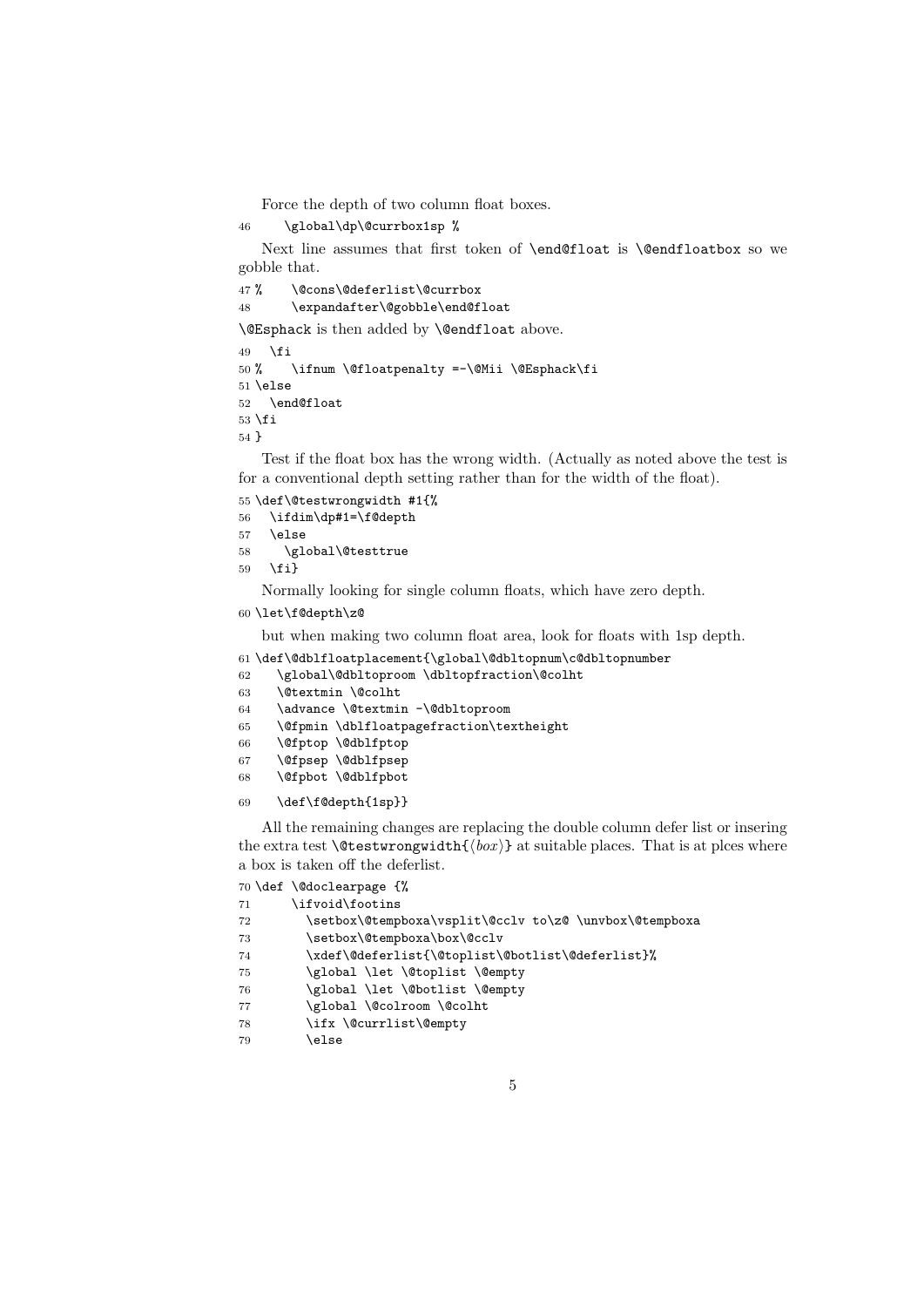```
80 \@latexerr{Float(s) lost}\@ehb
81 \global \let \@currlist \@empty
82 \fi
83 \@makefcolumn\@deferlist
84 \@whilesw\if@fcolmade \fi{\@opcol\@makefcolumn\@deferlist}%
85 \if@twocolumn
86 \if@firstcolumn
87 \xdef\@deferlist{\@dbltoplist\@deferlist}%
88 \global \let \@dbltoplist \@empty
89 \global \@colht \textheight
90 \begingroup
91 \@dblfloatplacement
92 \@makefcolumn\@deferlist
93 \@whilesw\if@fcolmade \fi{\@outputpage
94 \@makefcolumn\@deferlist}%
95 \endgroup
96 \else
97 \vbox{}\clearpage
98 \overline{11}99 \qquad \qquad \fi
```
the next line is needed to avoid losing floats in certain circumstances a single call to the original \doclearpage will now no longer output all floats.

```
100 \ifx\@deferlist\@empty \else\clearpage \fi
101 \else
102 \setbox\@cclv\vbox{\box\@cclv\vfil}%
103 \@makecol\@opcol
104 \clearpage
105 \fi
106 }
107 \def \@startdblcolumn {%
108 \@tryfcolumn \@deferlist
109 \if@fcolmade
110 \else
111 \begingroup
112 \let \reserved@b \@deferlist
113 \global \let \@deferlist \@empty
114 \let \@elt \@sdblcolelt
115 \reserved@b
116 \endgroup
117 \fi
118 }
119 \def\@addtonextcol{%
120 \begingroup
121 \@insertfalse
122 \@setfloattypecounts
```

```
123 \ifnum \@fpstype=8
```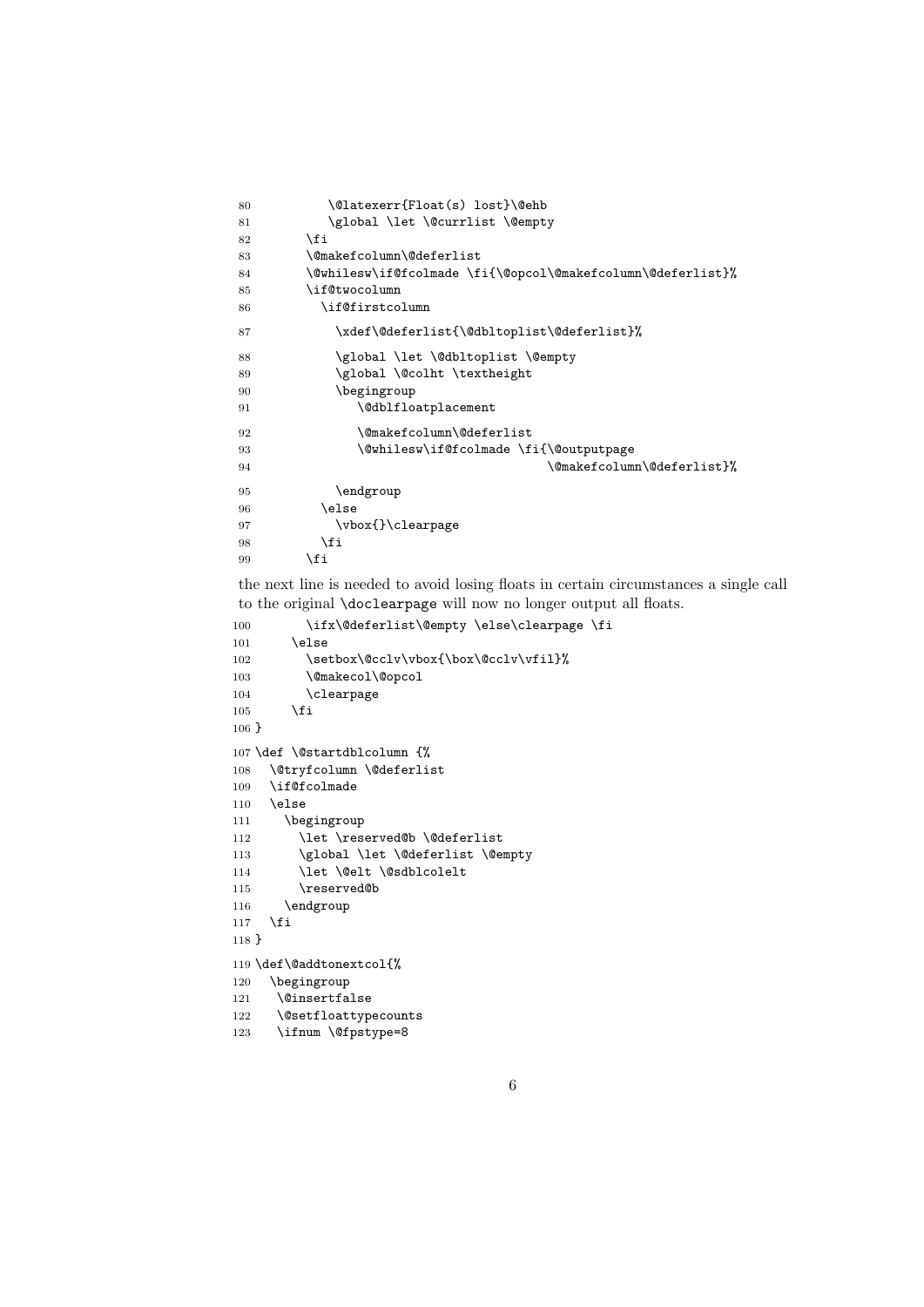```
125 \ifnum \@fpstype=24
126 \else
127 \@flsettextmin
128 \@reqcolroom \ht\@currbox
129 \advance \@reqcolroom \@textmin
130 \ifdim \@colroom>\@reqcolroom
131 \@flsetnum \@colnum
132 \ifnum\@colnum>\z@
133 \@bitor\@currtype\@deferlist
134 \@testwrongwidth\@currbox
135 \if@test
136 \else
137 \@addtotoporbot
138 \overline{f}139 \qquad \qquad \text{If }140 \qquad \qquad \fi
141 \qquad \qquad \fi
142 \fi
143 \if@insert
144 \else
145 \@cons\@deferlist\@currbox
146 \fi
147 \endgroup
148 }
149 \def\@addtodblcol{%<br>150 \begingroup
    \begingroup
151 \@insertfalse
152 \@setfloattypecounts
153 \@getfpsbit \tw@
154 \ifodd\@tempcnta
155 \@flsetnum \@dbltopnum
156 \ifnum \@dbltopnum>\z@
157 \@tempswafalse
158 \ifdim \@dbltoproom>\ht\@currbox
159 \@tempswatrue
160 \else
161 \ifnum \@fpstype<\sixt@@n
162 \dvance \@dbltoproom \@textmin
163 \ifdim \@dbltoproom>\ht\@currbox
164 \\tempswatrue
165 \overrightarrow{fi}166 \ddvance \@dbltoproom -\@textmin
167 \ifmmode\big\{\n} \fi
168 \qquad \qquad \text{ifi}169 \if@tempswa
170 \@bitor \@currtype \@deferlist
   not in fixfloats?
171 \@testwrongwidth\@currbox
```
124 \else

7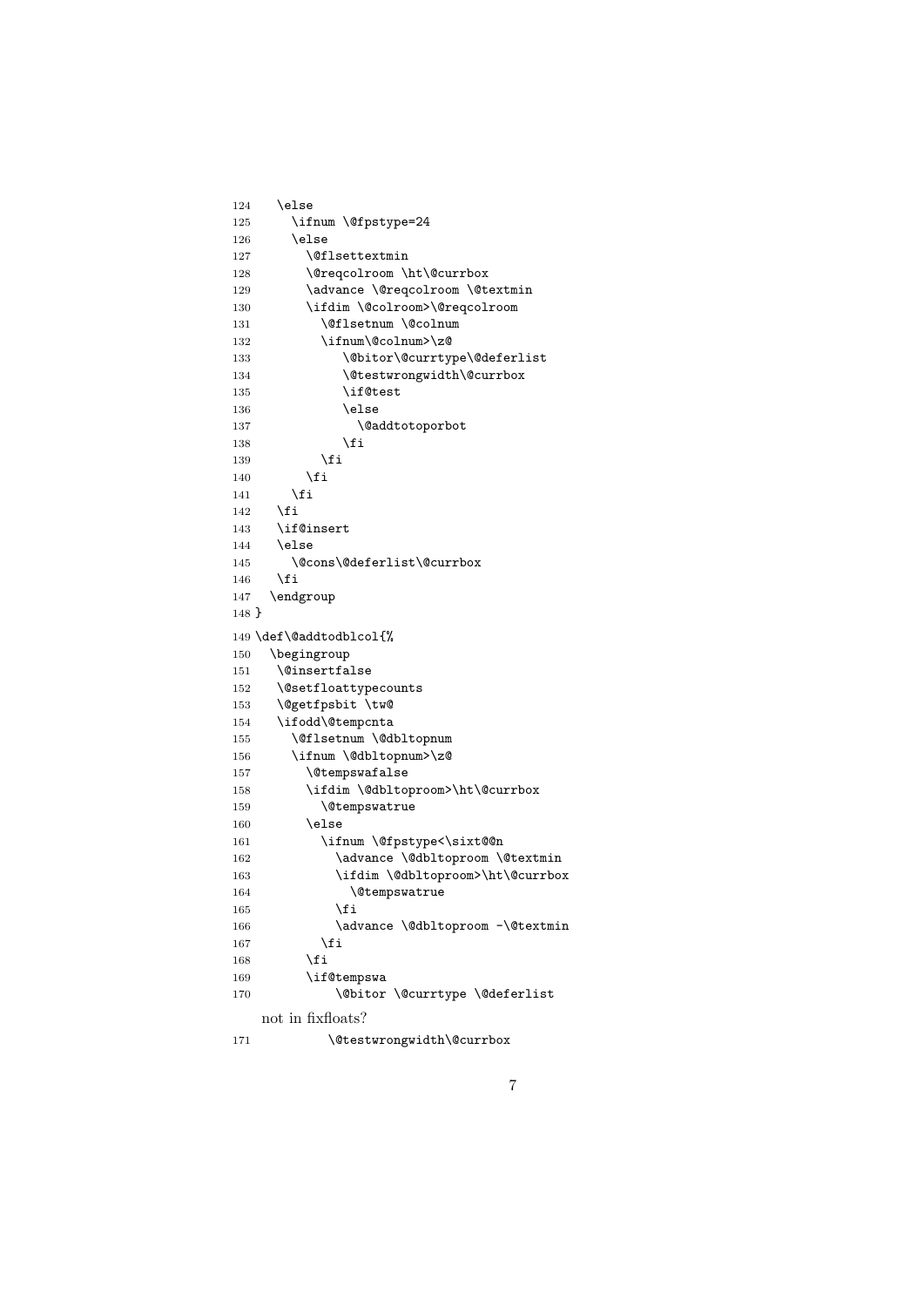```
172 \if@test
173 \else
174 \@tempdima -\ht\@currbox
175 \advance\@tempdima
176 -\ifx \@dbltoplist\@empty \dbltextfloatsep \else
177 \dblfloatsep \fi
178 \global \advance \@dbltoproom \@tempdima
179 \global \advance \@colht \@tempdima
180 \global \advance \@dbltopnum \m@ne
181 \@cons \@dbltoplist \@currbox
182 \@inserttrue
183 \overrightarrow{fi}184 \fi
185 \fi
186 \fi
187 \if@insert
188 \else
189 \@cons\@deferlist\@currbox
190 \overline{f}191 \endgroup
192 }
193 \def \@addtocurcol {%
194 \@insertfalse
195 \@setfloattypecounts
196 \ifnum \@fpstype=8
197 \else
198 \ifnum \@fpstype=24
199 \else
200 \@flsettextmin
201 \advance \@textmin \@textfloatsheight
202 \@reqcolroom \@pageht
203 \ifdim \@textmin>\@reqcolroom
204 \@reqcolroom \@textmin
205 \setminusfi
206 \ddvance \@reqcolroom \ht\@currbox
207 \ifdim \@colroom>\@reqcolroom
208 \@flsetnum \@colnum
209 \ifnum \@colnum>\z@
210 \@bitor\@currtype\@deferlist
We need to defer the float also if its width doesn't fit.
211 \@testwrongwidth\@currbox
```

| 212 | \if@test                   |
|-----|----------------------------|
| 213 | \else                      |
| 214 | \@bitor\@currtype\@botlist |
| 215 | \if@test                   |
| 216 | \@addtobot                 |
| 217 | \else                      |
| 218 | \ifodd \count\@currbox     |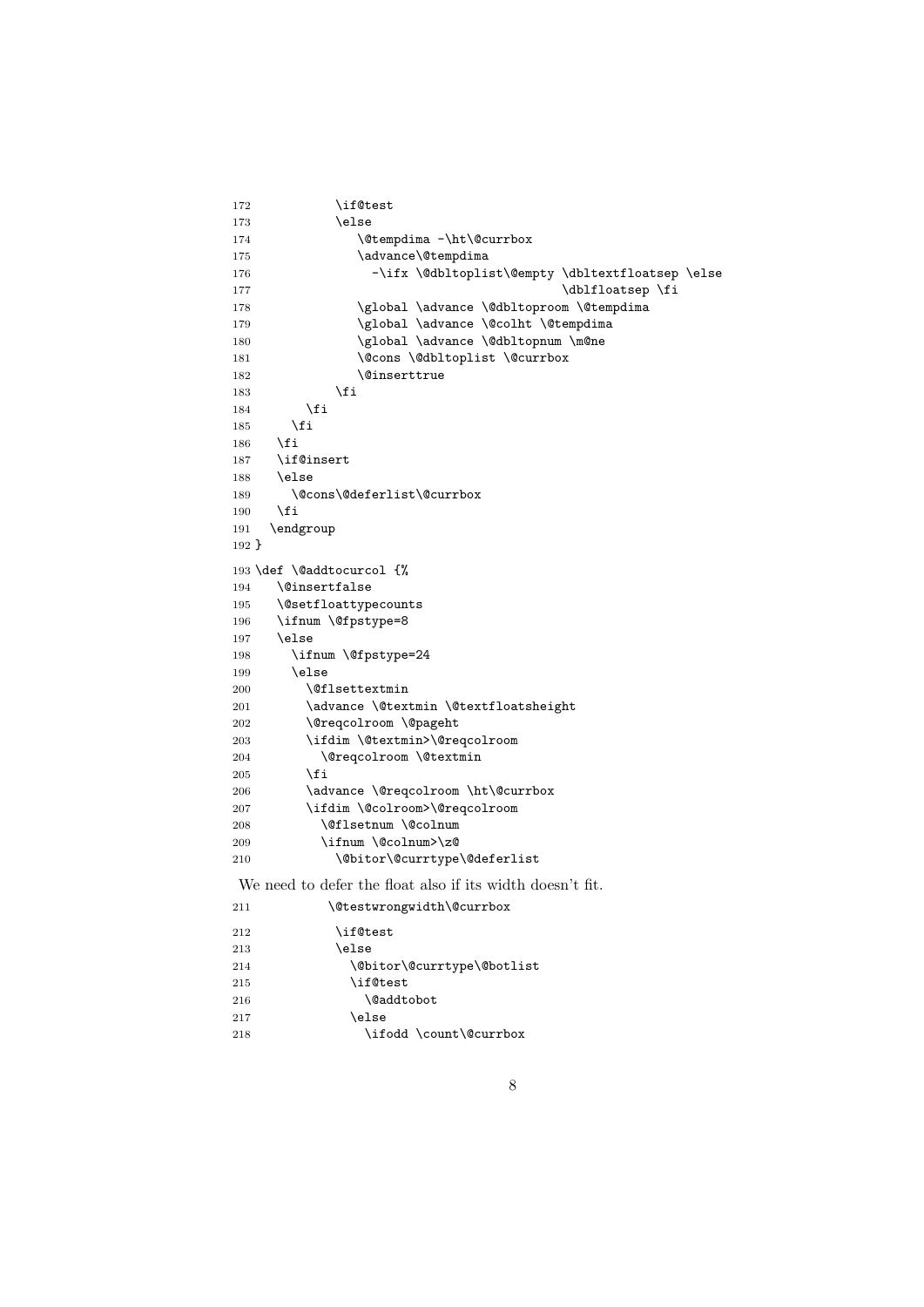```
219 \dvance \@reqcolroom \intextsep
220 \ifdim \@colroom>\@reqcolroom
221 \global \advance \@colnum \m@ne
222 \global \advance \@textfloatsheight \ht\@currbox
223 \global \advance \@textfloatsheight 2\intextsep
224 \Cons \@midlist \@currbox
225 \if@nobreak
226 \nobreak
227 \\@nobreakfalse
228 \everypar{}%
229 \qquad \qquad \text{else}230 addpenalty \interlinepenalty
231 \qquad \qquad \int f232 \vskip \intextsep
233 \box\@currbox
234 \penalty\interlinepenalty
235 \vskip\intextsep
236 \ifnum\outputpenalty <-\@Mii \vskip -\parskip\fi
237 \outputpenalty \z@
238 \@inserttrue
239 \qquad \qquad \text{if}240 \overline{\phantom{a}} \fi
241 \if@insert
242 \else
243 \@addtotoporbot
244 \qquad \qquad \int fi
245 \qquad \qquad \int fi
246 \qquad \qquad \fi
247 \fi
248 \setminusfi
249 \setminusfi
250 \fi
251 \if@insert
252 \else
253 \@resethfps
254 \@cons\@deferlist\@currbox
255 \fi
256 }
257 \def\@xtryfc #1{%
258 \@next\reserved@a\@trylist{}{}%
259 \@currtype \count #1%
260 \divide\@currtype\@xxxii
261 \multiply\@currtype\@xxxii
262 \@bitor \@currtype \@failedlist
263 \@testfp #1%
264 \@testwrongwidth #1%
265 \ifdim \ht #1>\@colht
266 \@testtrue
267 \overline{1}
```